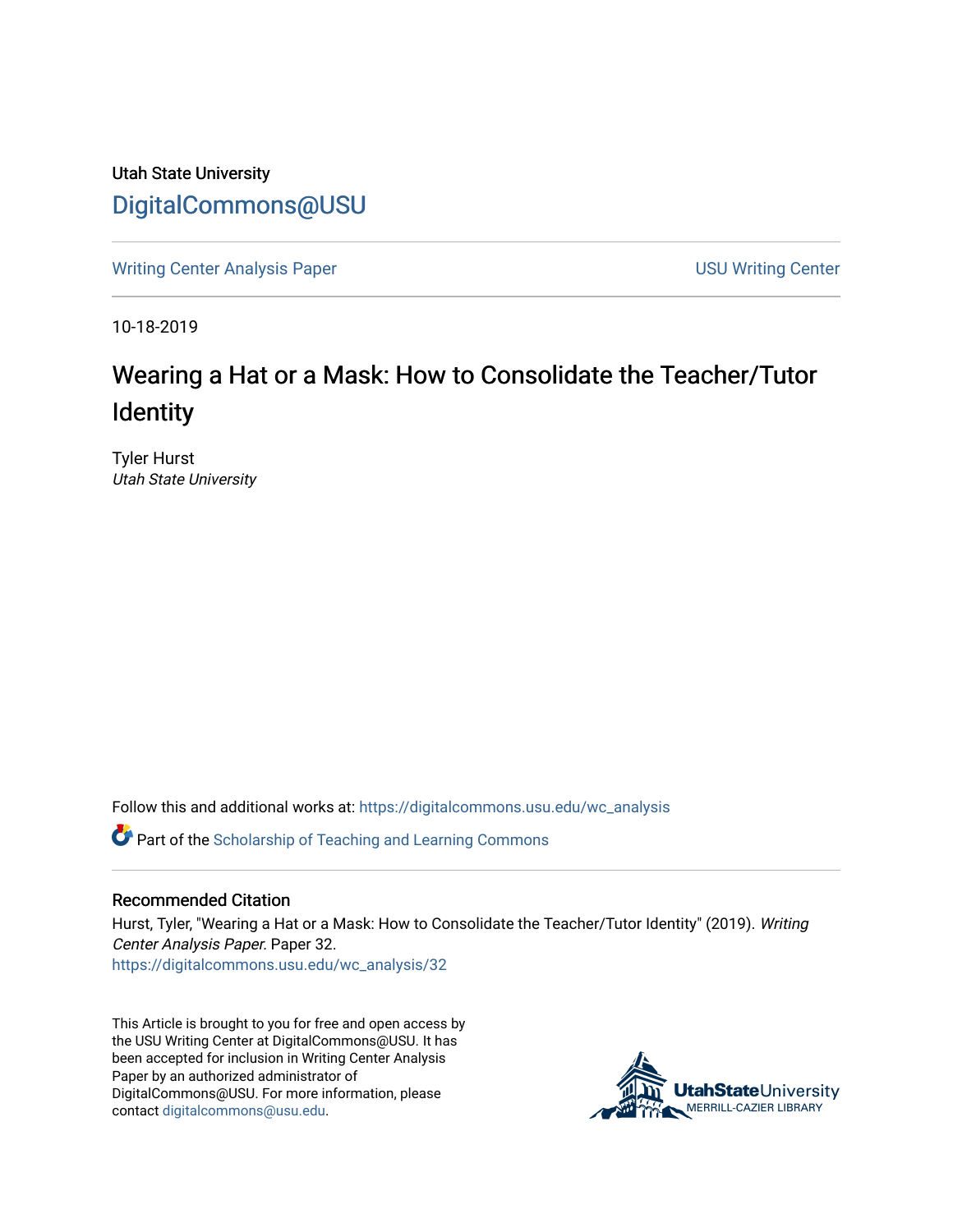Tyler Hurst Professor Beth Buyserie ENGL 6820 10/18/2019

#### Wearing a Hat or a Mask: How to Consolidate the Teacher/Tutor Identity

### Abstract

What is a tutor and what is a teacher? What roles do they play in the construction of writing and the teaching of it? These identities, and their unique approaches to teaching, initially served as struggling points of my pedagogical identity. Many individuals who have ever tutored writing or taught composition can relate to this pedagogical trial by fire. So, then, while under the duress of identity how can a teacher/tutor consolidate these distinct practices? What may seem to be a crisis of identity is actually a crisis of self, best solved by identifying these frustrations and compiling the best parts of both identities into a cohesive whole. Once the tutor and teacher are one, learning is best facilitated in any composition setting.

Keywords: Identity, Writer, Academic, Masks, Composition, Pedagogy, Rhetoric, Persona, Role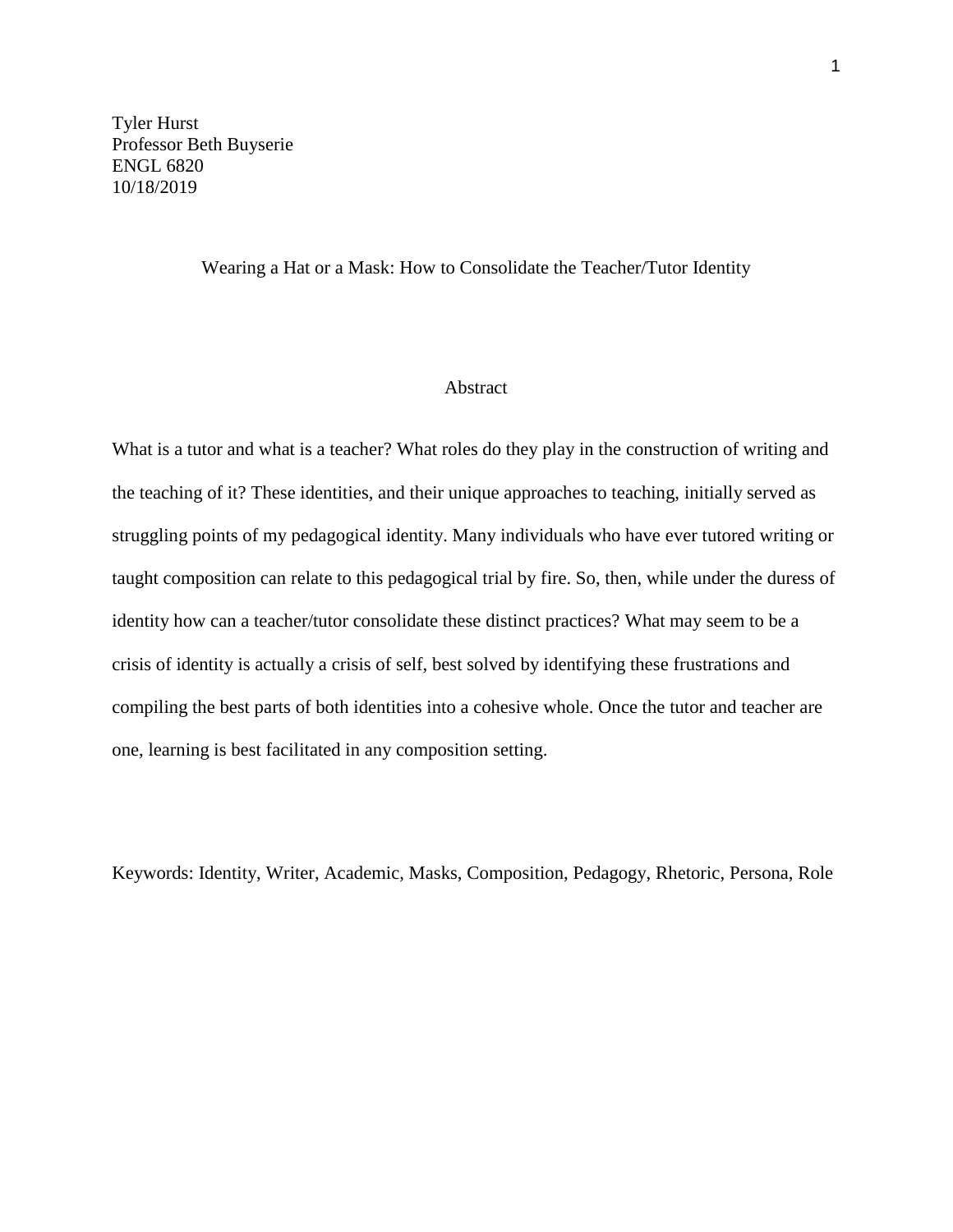I once perceived tutoring and teaching, as pedagogical practices, as existing in wildly different worlds of composition and writing, both with varying intrinsic values that were their own. Tutors, in my mind, were the experts of one on one discourse, much of which was unusable in a large classroom. Alternatively, the teacher stood at the head of a room, guiding and directing learning for the majority and aiding in the construction of knowledge and understanding. To me, much of this was unusable in the one on one teaching experience. I saw value in both identities, but valued them based off of a contextual hierarchy that I invented for myself. In this evaluating of worth, I left no space for me, as an identity. In my pedagogical struggle with identity, my experience as a tutor in the writing center taught me that it was okay to be myself. Whether that was in a classroom or a tutoring session, my most important identity, and the hat I should wear most often, is my own.

I remember my first day walking into my classroom on a Monday morning. I was early, due to nervous energy, but I had spent the entire week before preparing in an orientation for new instructors. I felt fairly confident, but that fear, ever present, lingered in the back of my mind. I set about preparing the tools I would need for my first lesson and watched as students arrived one by one. The feeling in the room was different than anything I'd encountered till then. Students, as they took their seats, were quiet and almost fearful. Myself, being a new Graduate Instructor, chose to do nothing about the feelings in the room and instead finished preparing my lesson and then sat quietly behind the desk until class started. I realize now that what I was sensing from my students was deference to what they perceived as authority. To them, I was already wearing a hat to which authority and power in the classroom was granted.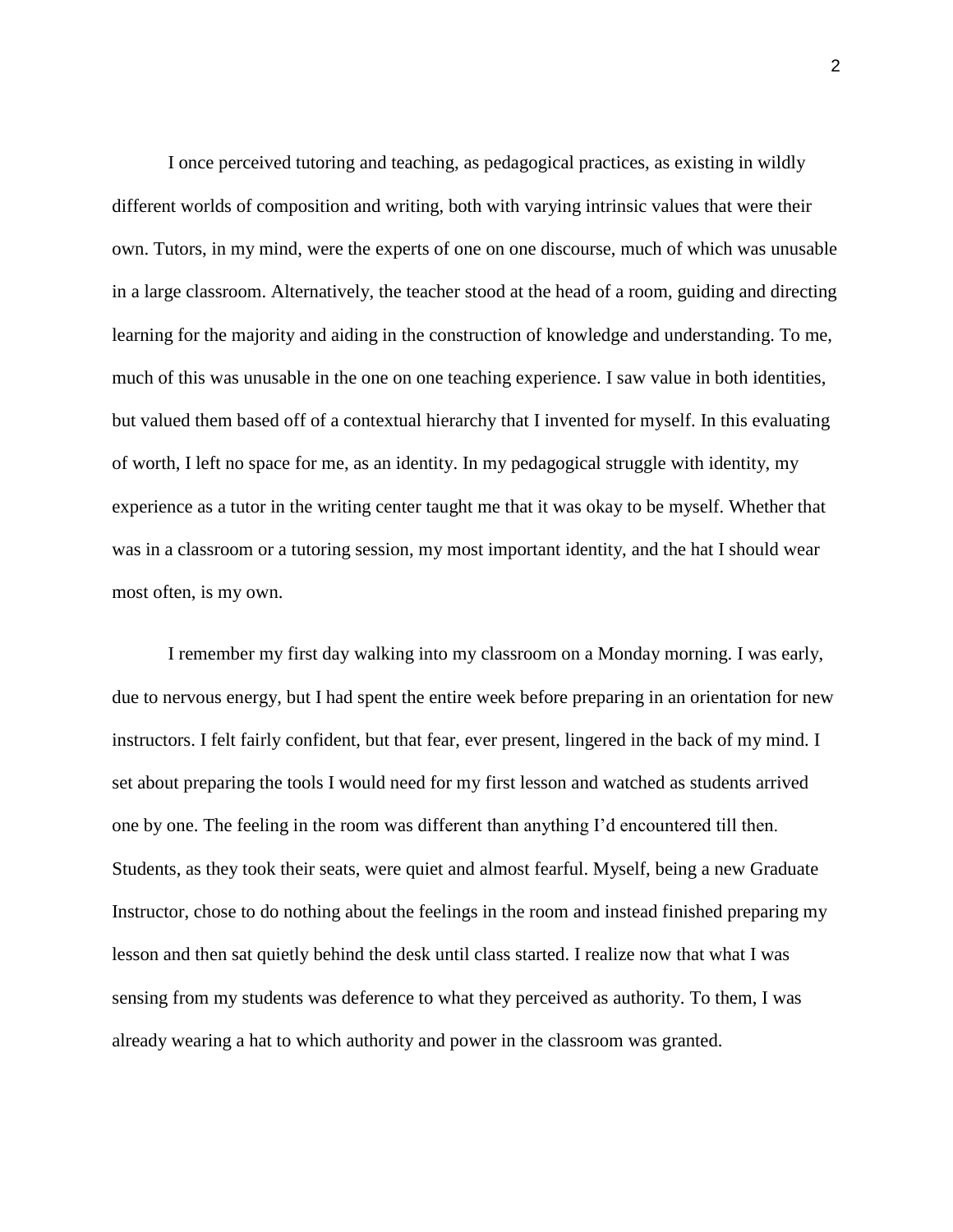In contrast, I remember my first day walking into the writing center to tutor. It was a Wednesday morning, nothing too special or out of the ordinary about it. I had just finished teaching my fifth class for my graduate instructorship and had begun to sense the lingering deference from my students to my position as a teacher. Now, before me, stood another new mountain that I had no familiarity with. I felt the anxiety increasing, the feelings of incapability growing in my chest, threatening to burst free. I had entered the classroom with some confidence, due to a received training, but I had no such preparation for tutoring. I was certain that I would not know how to correct grammar properly or that a student would show up one day with a paper that I wouldn't even know how to begin to approach. In my mind, the Writing Center had become a place of improvisation and on the fly lessons, which I was not comfortable with yet in my limited experience. I couldn't seem to put a finger on why I felt the way I did. I wouldn't, in fact, gain any answers to my complex feelings about the dichotomy of teacher and tutor until a few weeks later.

My first experience of beginning to understand the estranged dichotomy between my identities as the teacher and the tutor started with a book titled, *The Bedford Guide for Writing Tutors Sixth Edition* by Leigh Ryan and Lisa Zimmerelli. Within this book you can find everything from information on how to ask open ended questions to new ideas about generating thought or approaching topics. What I found most fascinating though is located on page four, right at the front of the book. There is a section here titled "The Many Hats Tutors Wear" and it contains, within its brief four pages of space, a list of "hats," or identities for tutoring, that can be used to better aid a tutee in receiving the information they need. I immediately began trying to apply these hats to my tutoring sessions to find some sort of foundation of thought. I had mixed results. Some of these hats like "the ally," "the commentator," and "the counselor," all came very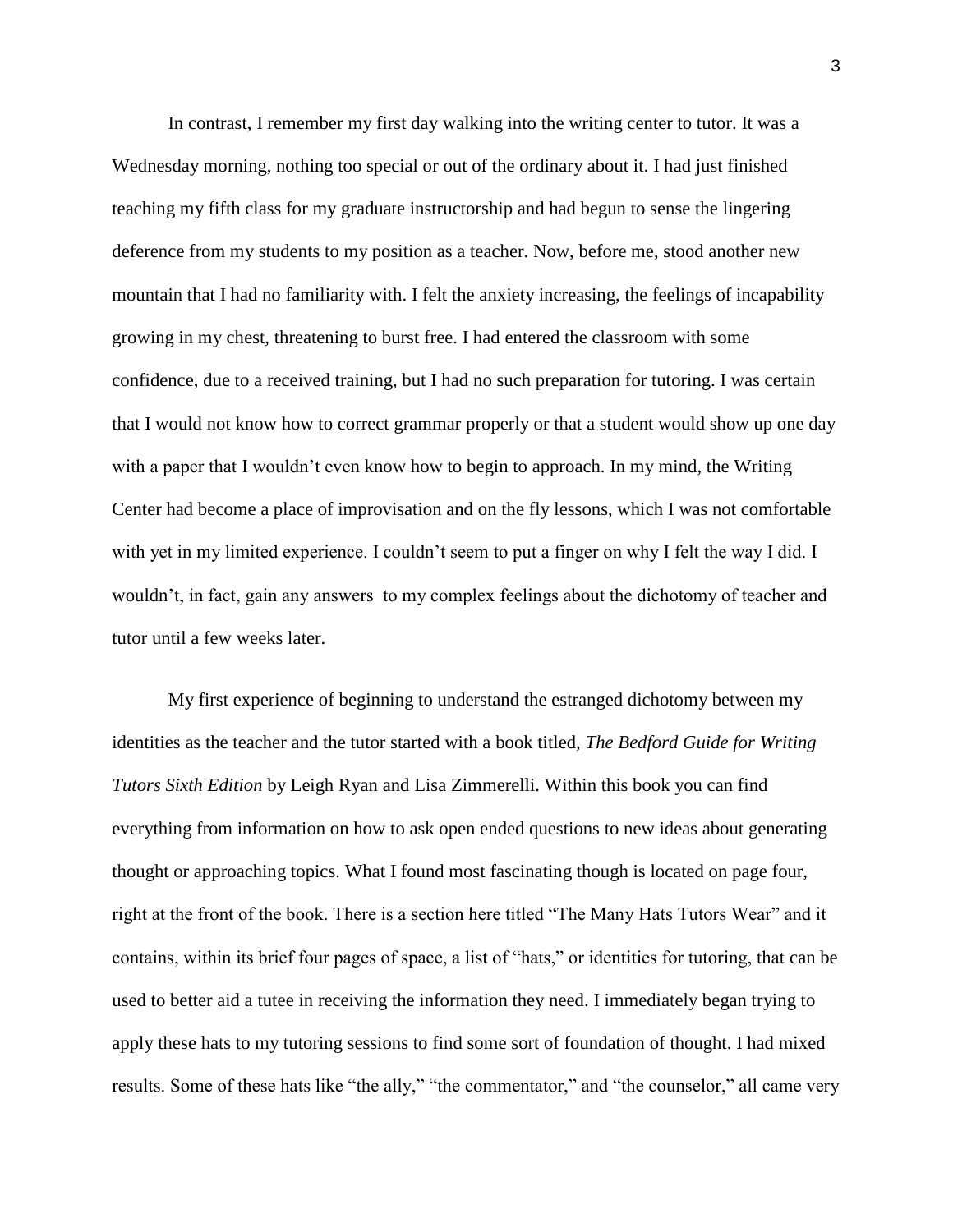easily and were effective for me, fitting my methods naturally and aiding my efforts. Meanwhile, attempting to be "the coach" or "the collaborator" felt like a stilted struggle upon which I could find no foundation of success or efficacy. At first, I chalked it up to my own inexperience and kept trying to wear the hats that I found so difficult to put on, but I eventually found myself resorting to those identities less and less frequently as my frustration with them grew. It became not a matter of which hat I could comfortably wear, but which identity could I force onto myself and keep there throughout an entire session.

 The frustration was only the first step in a long process. I felt it was my responsibility as a tutor and a teacher to be able to assume the role or identity that I might determine any given student/tutee may need. Why, then, was it becoming increasingly difficult to adopt the hats that didn't seem to fit me? It seemed that, if I wanted to be as effective as possible, I would need to force these hats to fit until I became comfortable with being uncomfortable. This only made tutoring into an agonizing process that I no longer enjoyed, but I continued to struggle with pushing onwards anyways, determined to be capable of wearing any hat for any student.

 I found a piece of my answer in a dialogue, written between David Bartholomae and Peter Elbow, two compositionists who argued extensively on the idea of identity. They suggested, in their discourse spanning several essays, that there is a decision that everyone must eventually make within the field of teaching. That decision is whether or not they adhere to the identity of writer or academic in their pedagogical practices. A writer, in Peter Elbow's words, is someone who gets "deep satisfaction from discovering meanings by writing—figuring out what [they] think and feel through putting down words" (Elbow 72). Meanwhile, an academic is "reading knowledgeable books, wrestling [their] way through important issues with fellows, figuring out hard questions" (Elbow 72). I found myself, throughout the course of this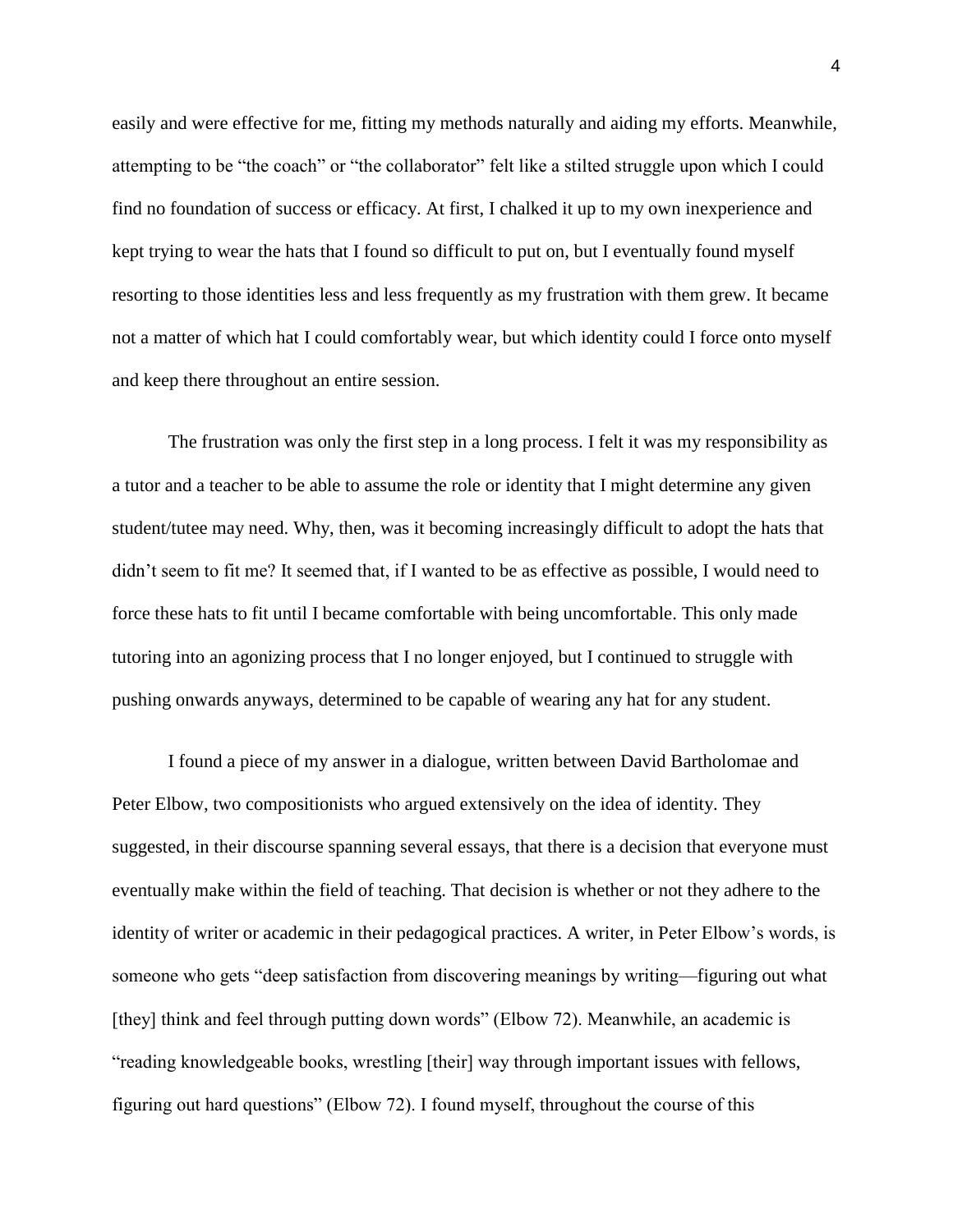discussion, identifying the writer as a tutor and the academic as a professor or teacher. I see an issue here, however, and that lies in the fact that I believe that anyone who is invested in composition, or teaching of any kind, does all of these things. Writing to discover answers, reading to find new knowledge, arguing with fellow colleagues to figure out hard questions. These identities, in one way or another, fit anyone who engages with composition in a meaningful way. My identity wasn't solely that of a writer/tutor or academic/professor, but instead I was both.

 I concluded that I had been attempting to consolidate my philosophy as a teacher into my philosophy as a tutor. I was wearing hats that didn't fit, trying too hard to cover up the teacher in the writing center and the tutor in the classroom. Somehow, in my mind, I had come to believe that the two identities were distinct and definable. In other words, I wasn't wearing hats, but masks instead. I was attempting to cover up my identities, depending on location and context, formulating distinct personas and adopting pedagogical ideas. It was for this reason that I found it very difficult to force myself into hats for the Writing Center and in my own classroom.

 An experience I had with a student helped me clarify and resolve these feelings. They came to visit me during my office hours, and I found myself slipping into my persona as a tutor as we discussed their paper. It felt easy, natural even, and the student and I managed to work through their concerns quickly. Open ended questions, listening, silence, and many other tutor tools played a huge role in turning the space in which I was a teacher into a space I shared with the tutor. All along I had told myself that the personas were different and distinct, used only in certain spaces. This experience, however, taught me that I am the tutor and the teacher, the coach and the ally. I am both of those people and distinguishing between the two was foolishness. I am me. Thus, the identities came together, and my pedagogy broadened. This is the lesson that the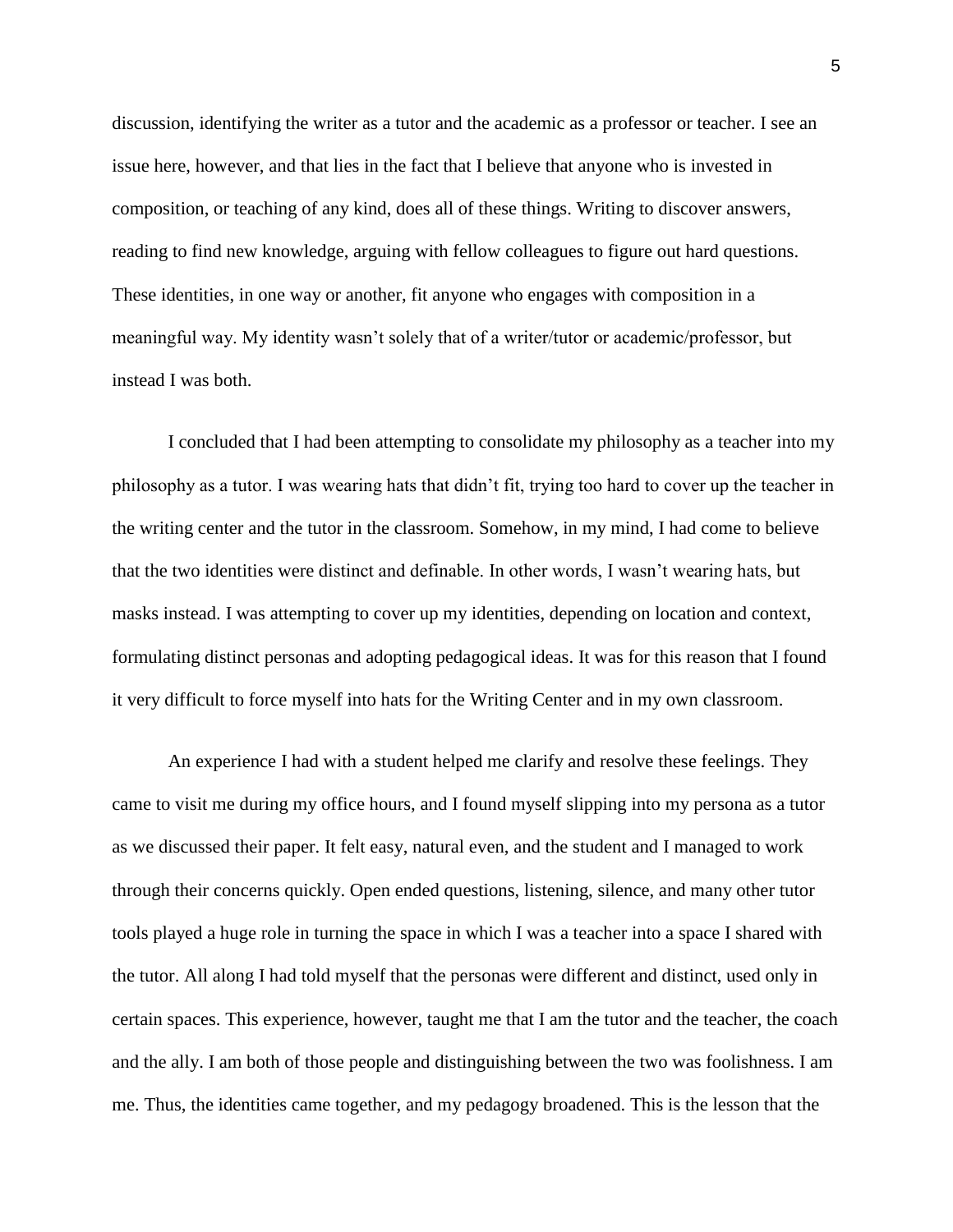writing center taught me. Be yourself, no matter the context or circumstance that you find yourself in as a teacher, and then you will find a success that exists far beyond false authority or forced identity.